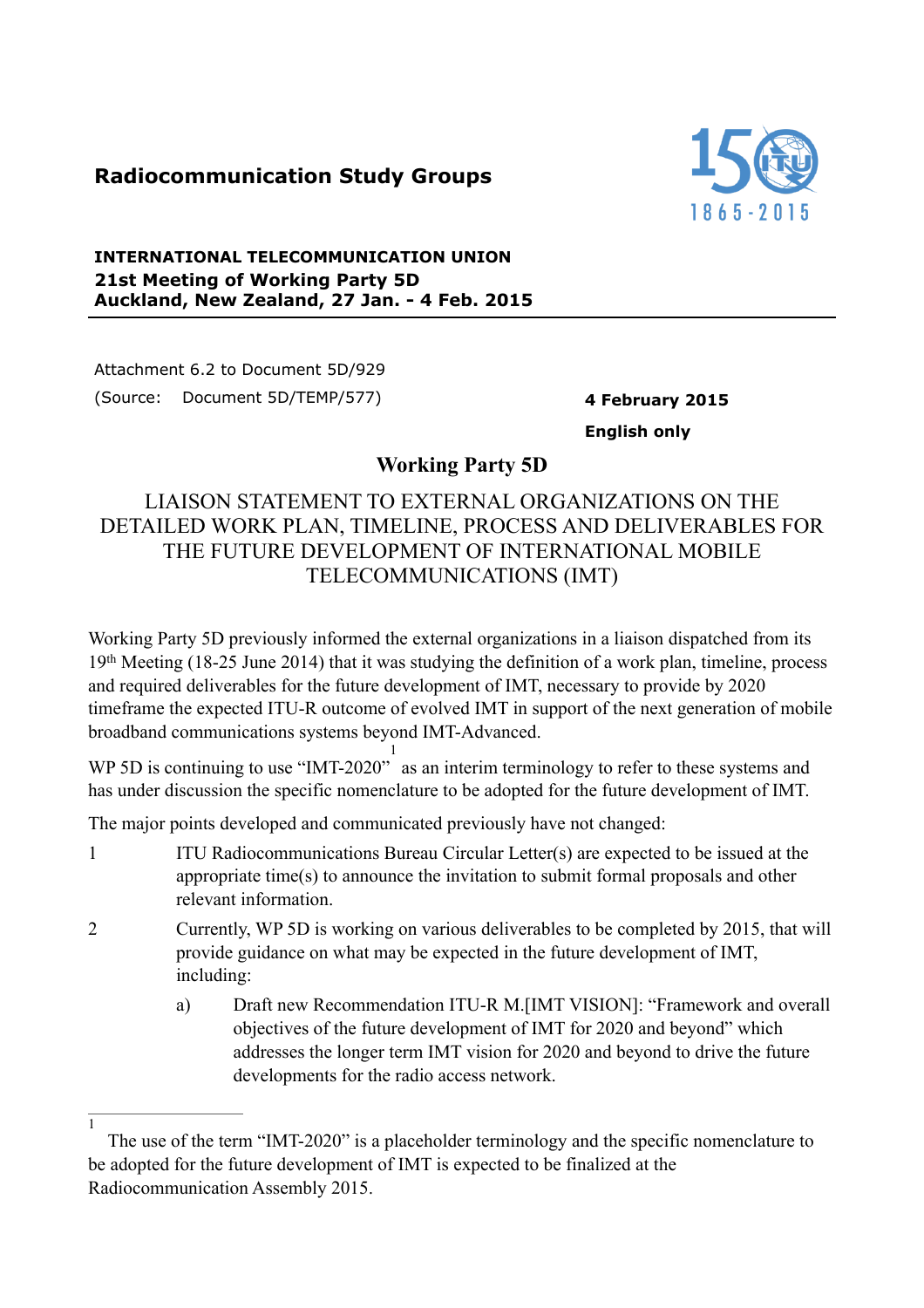- b) Draft new Report ITU-R M.[IMT.ABOVE 6 GHz]: "The technical feasibility of IMT in the bands above 6 GHz", which addresses information on the technical feasibility on how current IMT systems, their evolution, and/or potentially new IMT radio interface technologies and system approaches could be appropriate for operation above 6 GHz, taking into account the impact of the propagation characteristics related to the possible future operation of IMT in those bands.
- 3 Working Party 5D will essentially use the same process utilized in the development of IMT-Advanced.
	- a) In the next phase, in the 2016-2017 time-frame, WP 5D will define in detail the performance requirements, evaluation criteria and methodology for the assessment of new IMT radio interface.
	- b) It is anticipated that the timeframe for proposals will be focused in 2018 (late 2017 to mid-2019).
	- c) In 2018-2020 the evaluation by independent external evaluation groups and definition of the new radio interfaces to be included in "IMT-2020" will take place.
	- d) Working Party 5D also plans to hold a workshop in late 2017 that will allow for an explanation and discussion on performance requirements and evaluation criteria and methodology for candidate technologies for "IMT-2020" that has been developed by WP 5D, as well as to provide an opportunity for presentations by potential proponents for "IMT-2020" in an informal setting.
	- e) The whole process is planned to be completed in 2020 when a draft new ITU-R Recommendation with detailed specifications for the new radio interfaces will be submitted for approval within ITU-R.

In its Meeting #20 (15-22 October 2014) and Meeting #21 (27 January – 4 February 2015) Working Party 5D has further refined the details of the time plan and deliverables and wishes the external organizations to be aware of the latest view.

The most significant update is the provision of a pictorial timeline and a refinement of some of the dates as shown in Figure 1 below. Further details of the anticipated "IMT-2020" related deliverables described in Figure 1 can be found in an associated table on the "IMT-2020" related [website](http://www.itu.int/en/ITU-R/study-groups/rsg5/rwp5d/imt-2020/Pages/default.aspx).